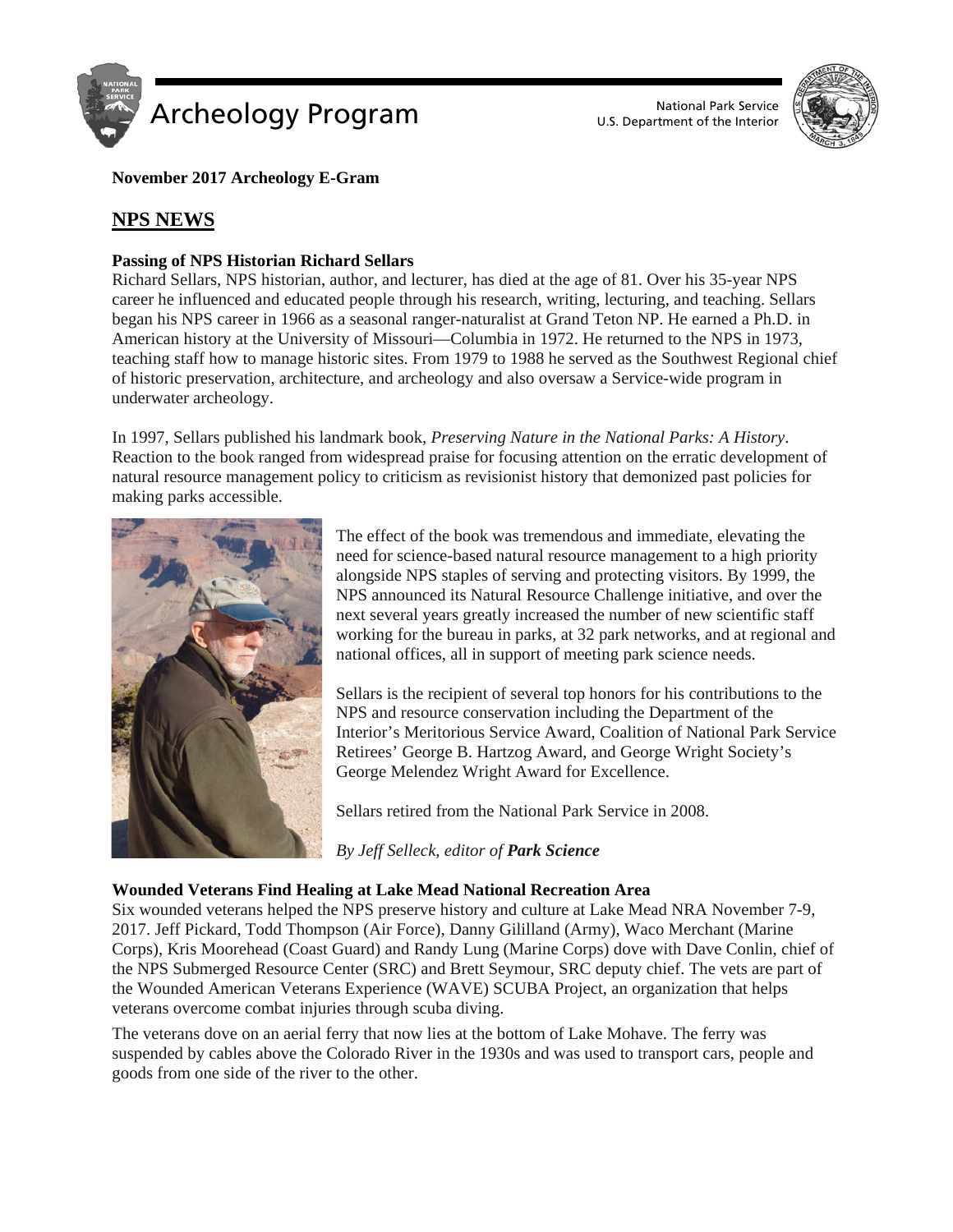Steve Rubin, executive director and co-founder, said the WAVES Project started out to support veterans with physical disabilities, but they found that it's also healing for those suffering from PTSD and traumatic brain injuries. A study conducted by Johns Hopkins University showed that wounded veterans experienced an 80 percent reduction in PTSD for up to six weeks after diving. The WAVES Project and SRC will look for future opportunities at Lake Mead and other national parks.

U.S. citizens with permanent disabilities can obtain a free pass to national parks at any Lake Mead entrance station, and veterans in southern Nevada can visit the Veterans Affairs Southern Nevada Healthcare System. It offers a variety of services and classes to help veterans on their pathways to recovery.

To learn more about the WAVES Project, visit [https://www.wavesproject.org.](https://www.google.com/url?q=https%3A%2F%2Fwww.wavesproject.org%2F&sa=D&sntz=1&usg=AFQjCNF7XnYrfAhZaumZyVxJJjoINOqXBg) To learn more about the SRC, visit [http://go.nps.gov/SRC.](http://www.google.com/url?q=http%3A%2F%2Fgo.nps.gov%2FSRC&sa=D&sntz=1&usg=AFQjCNEvdbS7SvOICp_h7NeICtECnYoheg)

*by Christie Vanover*

## **New National Park Service Archeology Podcast**

The NPS Southern Arizona Office has started a new podcast. The Southwest Archeology Podcast explores research projects and historic preservation at NPS sites in the Southwest. Get a behind-thescenes view of how NPS archeology works through interviews with staff, researchers, and tribal partners.

The first three episodes are up, including fascinating interviews with Francis P. McManamon and Charlie Steen III, as well as an episode focusing on the Tucson-based *Linking Southwestern Heritage Through Archaeology*. Check back monthly for new episodes. The show is produced by the Southern Arizona Office, and interviews include both NPS employees and partners.

To listen to the podcasts, go to https://www.nps.gov/soar/nps- [southwest-archeology-podcast. htm](https://archaeologysouthwest.us2.list-manage.com/track/click?u=325da4675407ecc40a85a9db0&id=c7f832f657&e=98c13eb871) You can also subscribe via [iTunes](https://itunes.apple.com/us/podcast/nps-southwest-archeology/id1295157885?mt=2) (Mac) or Podcast Republic (Android).

## **FEDERAL NEWS**

## **U.S. Department of the Interior Fines County Park for NAGPRA Infringements**

The DOI is fining an Indiana county for violating the Native American Graves Protection and Repatriation Act (NAGPRA). Archeologists excavated two burials mounds and two enclosures in the sweeping bend of the White River after NAGPRA was passed.

The fine of about \$6,500 against the Hamilton County Parks Department concerns work by archeologists from Indiana University-Purdue University Fort Wayne at Strawtown Koteewi Park near Noblesville, Indiana. The Indianapolis Star reports that more than 90,000 artifacts associated with human remains and 200 human bone and teeth samples were unearthed there between 2001 and 2011.

The archeologists and park officials failed to notify and consult with tribal leaders during the excavations, as required by federal law. Several Native American tribes filed complaints after learned about the work. In 2013, the Department of the Interior issued two citations.

Former Miami of Oklahoma preservation officer George Strack says the excavations were egregious and the fine should be much higher. Strack says the parks department was "let off the hook."

Hamilton County Parks Director Al Patterson says the department has cooperated with federal officials and now has a staff member overseeing archaeological work. This spring, the parks department agreed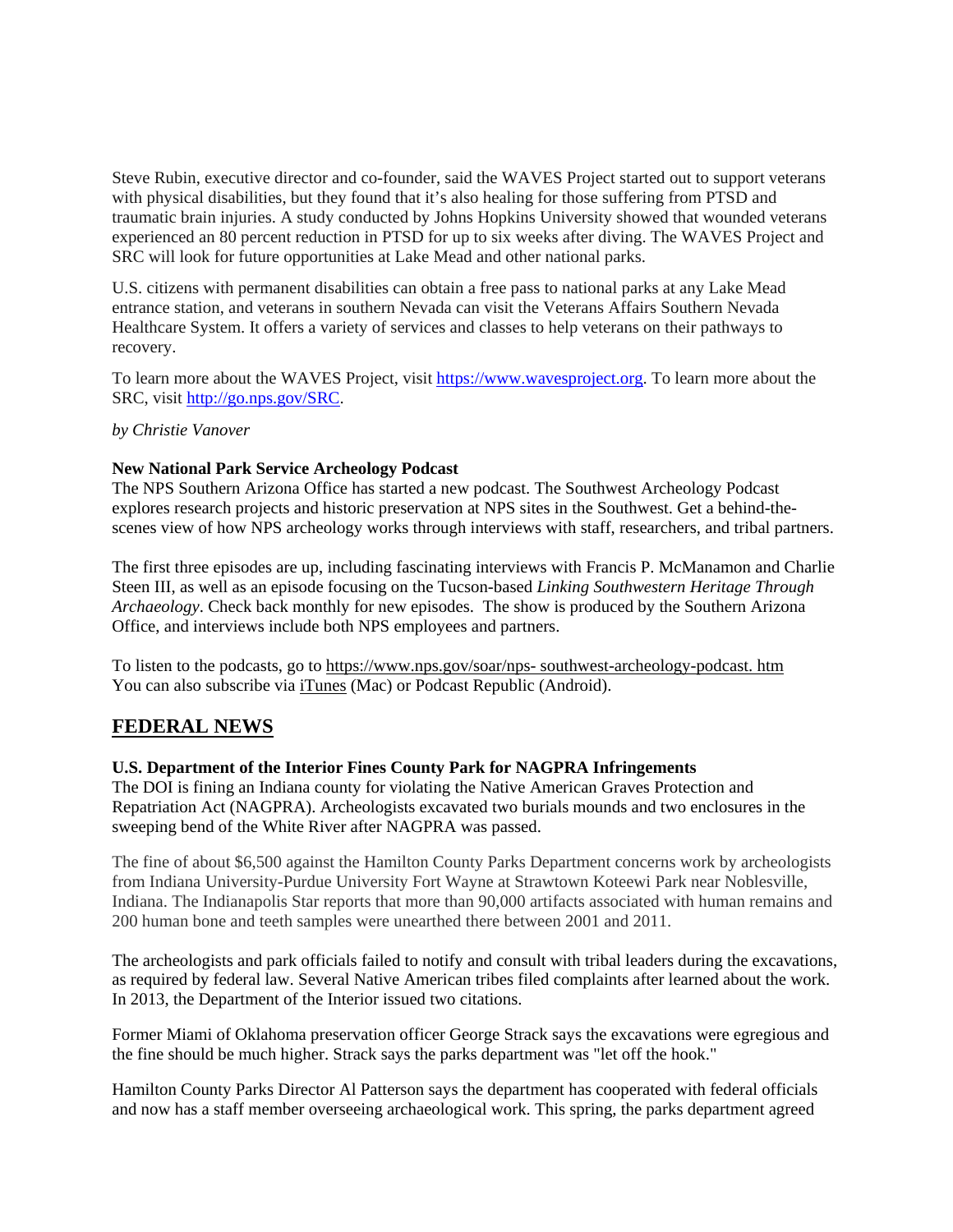to return all artifacts that the Miami of Oklahoma says were taken from or near graves at the park. The Miami, which took the lead in negotiations for several tribes, had been asking for the return of the items for five years.



## **The Federal Archeologist's Bookshelf**

*International Approaches to Climate Change and Cultural Heritage* by George Hambrecht and Marcy Rockman **American Antiquity** Vol. 82 (4): 627-641.

The NPS Cultural Resources Climate Change Strategy

[\(https://www.nps.gov/subjects/climatechange/culturalresourcesstrategy.htm\)](https://www.nps.gov/subjects/climatechange/culturalresourcesstrategy.htm) sets out a vision and broad approach for managing impacts to and learning from cultural resources under modern climate change. The NPS Strategy presents four major goals:

- **Connect Impacts and Information**: managing cultural resources under climate change requires assessing effects of climate change on cultural resources and engaging with the stories and meaning that cultural resources hold about long-term human interactions with our environment.
- **Understand the Scope**: understand the range and thresholds of climate change impacts on cultural resources.
- **Integrate Practice**: climate data and related information and approaches (such as scenario planning) adapted for the specific needs of cultural resources, and ongoing cultural resources management incorporates climate data and related information and approaches.
- **Learn and Share**: collaboration with partners nationally and internationally is essential to meet the urgent threats of climate change and preserve global human heritage.

Hambrecht and Rockman, the primary authors of the strategy, expand on the fourth goal in *International Approaches to Climate Change and Cultural Heritage* within a framework of using the best possible science, mitigating when necessary, adapting when possible, and communicating concerns, methods, approaches, and results. Examples in the article come from outside the U.S. and conclude with general recommendations for archeologists and funding entities.

# **GRANTS AND TRAINING**

## **Connecting Historic Preservation and Wilderness Stewardship**

There is a longstanding perceived conflict between cultural and wilderness laws and stewardship. To help alleviate this perception the NPS Vanishing Treasures Program partnered with the interagency Arthur Carhart National Wilderness Training Center and the NPS Wilderness Stewardship Division to develop and host "Executing an Historic Preservation Project in Wilderness." The course challenges participants' views on stewardship, and to identify the common ground between cultural resources and wilderness.

Taught workshop-style, the course presents an overview of law and policy, illuminates the historical context for the pertinent court cases, showcases traditional skills often required to execute historic preservation projects in wilderness, and encourages robust discussions. With a focus on applying the Secretary of the Interior's Standards for Historic Preservation and using the Minimum Requirements Analysis, participants work through field-based scenarios. They first determine: Is the project necessary? If so, they evaluate implementation alternatives and determine the best course of action to minimize impacts to wilderness character while achieving historic and wilderness preservation objectives.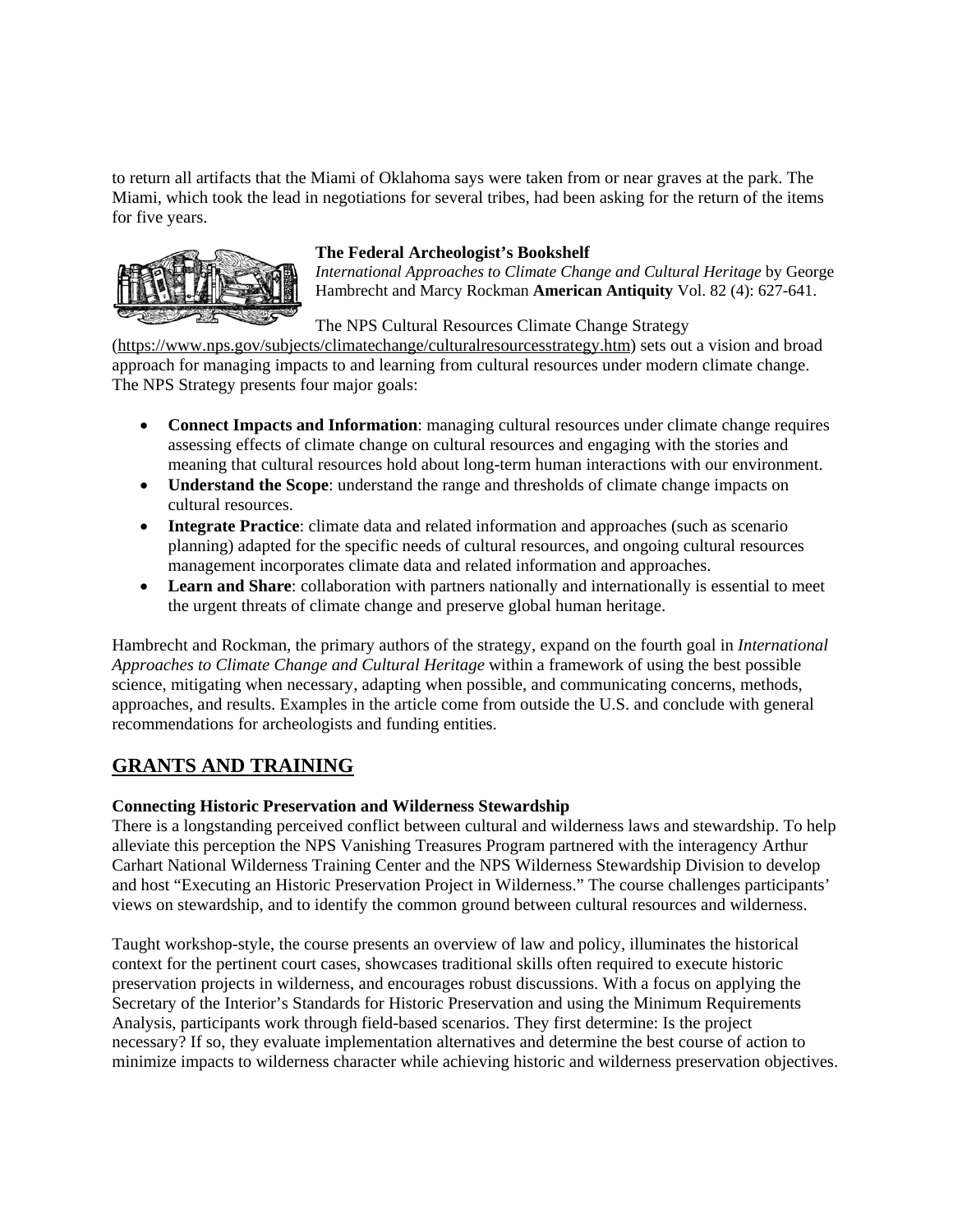The training course has been offered at Grand Teton, Olympic, and Death Valley NPs. Over 50 cultural, wilderness, planning, and facility management staff from BLM, USFS, USFWS and NPS wilderness areas across the west have participated. Due to very high interest and demand, planning is underway for another session in 2018.

## *By Erin Drake, NPS National Wilderness Update*

## **Message From the Archeology E-Gram Staff**

For the past 13 years the Archeology E-Gram has provided timely and useful information about training, educational resources, research, and archeological events to archeologists in the NPS, other Federal agencies, and the wider archeological community.

In 2017 we celebrated with Stephanie Toothman, James Bird, Jim Bradford, Tom Lincoln and Kevin Kilcullen their retirements. We mourned the loss of our colleague and dear friend Eileen Devinney. We noted archeologists who are accepting new responsibilities in regional offices, park integrated resource programs, and other areas of the NPS. It has been a year of change.

The Federal Archeologist's Bookshelf" reviewed a number of books and articles this year, including

- *Archaeological Evidence for Transport, Trade and Exchange in the North American Arctic*, by Jeff Rasic;
- *The Denbigh Flint Complex in the Western Arctic* by Andrew Tremayne and Jeff Rasic;
- *Frozen: The Potential and Pitfalls of Ground-Penetrating Radar for Archaeology in the Alaskan Arctic*, by Thomas Urban et al.;
- *The Scope of National Park Service Archaeology at Home and Abroad* by David Gadsby, Teresa Moyer, and Stephen Morris;
- *Ice Patch Hunting in the Greater Yellowstone Area, Rocky Mountains, USA: Wood Shafts, Chipped Stone Projectile Points, and Bighorn Sheep (Ovis canadensis)* by Craig Lee and Kathryn Puseman,
- *Aquatic Adaptations and the Adoption of Arctic Pottery Technology: Results of Residue Analysis* by Shelby L. Anderson, Shannon Tushingham, and Tammy Buonasera;
- and a trifecta of publications about the Sand Creek Massacre National Historic Site *- Finding Sand Creek: History, Archeology and the 1864 Massacre Site* by Jerome A. Green and Douglas D. Scott; *A Misplaced Massacre: Struggling Over the Memory of Sand Creek* by Ari Kelman; and *Sand Creek Massacre Project, Volumes 1 and 2,* prepared by National Park Service 2000.

We encourage you to submit news items, training announcements, report titles and summaries for "The Federal Archeologist's Bookshelf," and suggestions for other features. We have thoroughly enjoyed working with everyone who contributed to the Archeology E-Gram. The production and editorial staff of the Archeology E-Gram wish you and your families all the best for the coming year.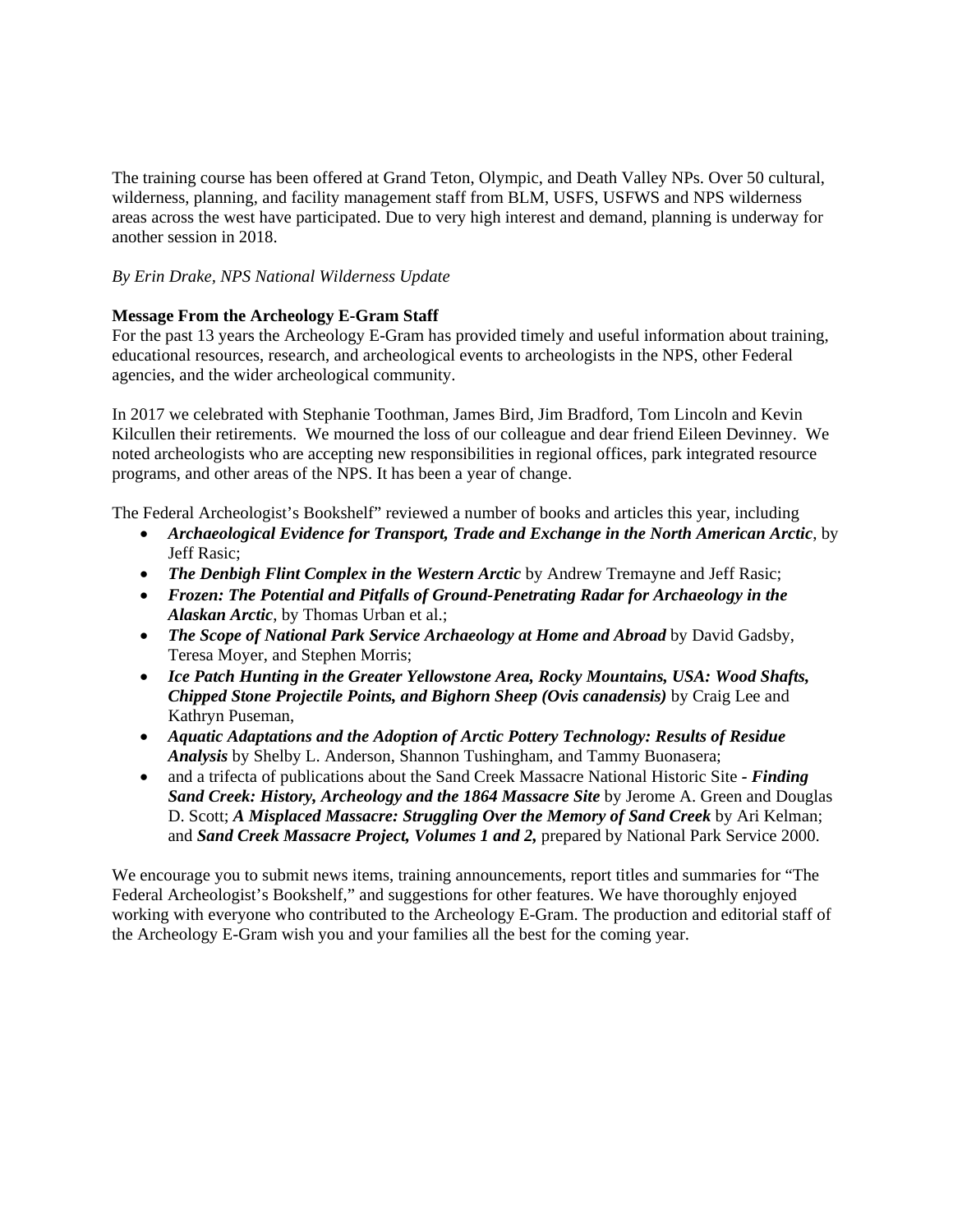# **SLIGHTLY OFF TOPIC: Five Myths About American Indians**



*By Kevin Gover, citizen of the Pawnee Tribe of Oklahoma, Director, National Museum of the American Indian.*

Thanksgiving recalls for many people a meal between European colonists and indigenous Americans that we have invested with all the symbolism we can muster. But the new arrivals who sat down to share venison with some of America's original inhabitants relied on a raft of misconceptions that began as early as the 1500s, when Europeans produced fanciful depictions of the "New World." In the centuries that followed, captivity narratives, novels, short stories, textbooks, newspapers, art, photography, movies and television perpetuated old stereotypes or created new ones — particularly ones that cast indigenous peoples as obstacles to, rather than actors in, the creation of the modern world. Here are five of the most intransigent.

#### **MYTH NO. 1: There is a Native American culture.**

This concept really took hold when Christopher Columbus dubbed the diverse indigenous inhabitants of the Western Hemisphere "Indians." Lumping all Native Americans into an indiscriminate, and threatening, mass continued during the era of western expansion, as settlers pushed into tribal territories in pursuit of new lands on the frontier. In his 1830 "Message to Congress," President Andrew Jackson justified forced Indian removal and ethnic cleansing by painting Indian lands as "ranged by a few thousand savages." But it was Hollywood that established our monolithic modern vision of American Indians, in blockbuster westerns — such as "Stagecoach" (1939), "Red River" (1948) and "The Searchers" (1956) — that depict all Indians, all the time, as horse-riding; tipi-dwelling; bow-, arrow- and rifle-wielding; buckskin-, feather- and fringe-wearing warriors.

Yet vast differences — in culture, ethnicity and language — exist among the 567 federally recognized Indian nations across the United States. It's true that the buffalo-hunting peoples of the Great Plains and prairie, such as the Lakota, once lived in tipis. But other native people lived in hogans (the Navajo of the Southwest), bark wigwams (the Algonquian-speaking peoples of the Great Lakes), wood longhouses in the Northeast (Haudenosaunee, the Iroquois peoples' name for themselves, means "they made the house"), iglus and on and on. Nowadays, most Native Americans live in contemporary houses, apartments, condos and co-ops just like everyone else.

There is similar diversity in how native people traditionally dressed; whether they farmed, fished or hunted; and what they ate. Something as simple as food ranged from game (everywhere); to seafood along the coasts; to saguaro, prickly pear and cholla cactus in the Southwest; to acorns and pine nuts in California and the Great Basin.

## **MYTH NO. 2: American Indians get a free ride from the U.S. government.**

The notion that indigenous people benefit from the government's largesse is widespread, according to "American Indians: Stereotypes and Realities," by Choctaw historian Devon Mihesuah. But Native Americans are subject to income taxes just like all other Americans and, at best, have the same access to government services — though often worse. In 2013, the Indian Health Service (IHS) spent just \$2,849 per capita for patient health services, well below the national average of \$7,717. And IHS clinics can be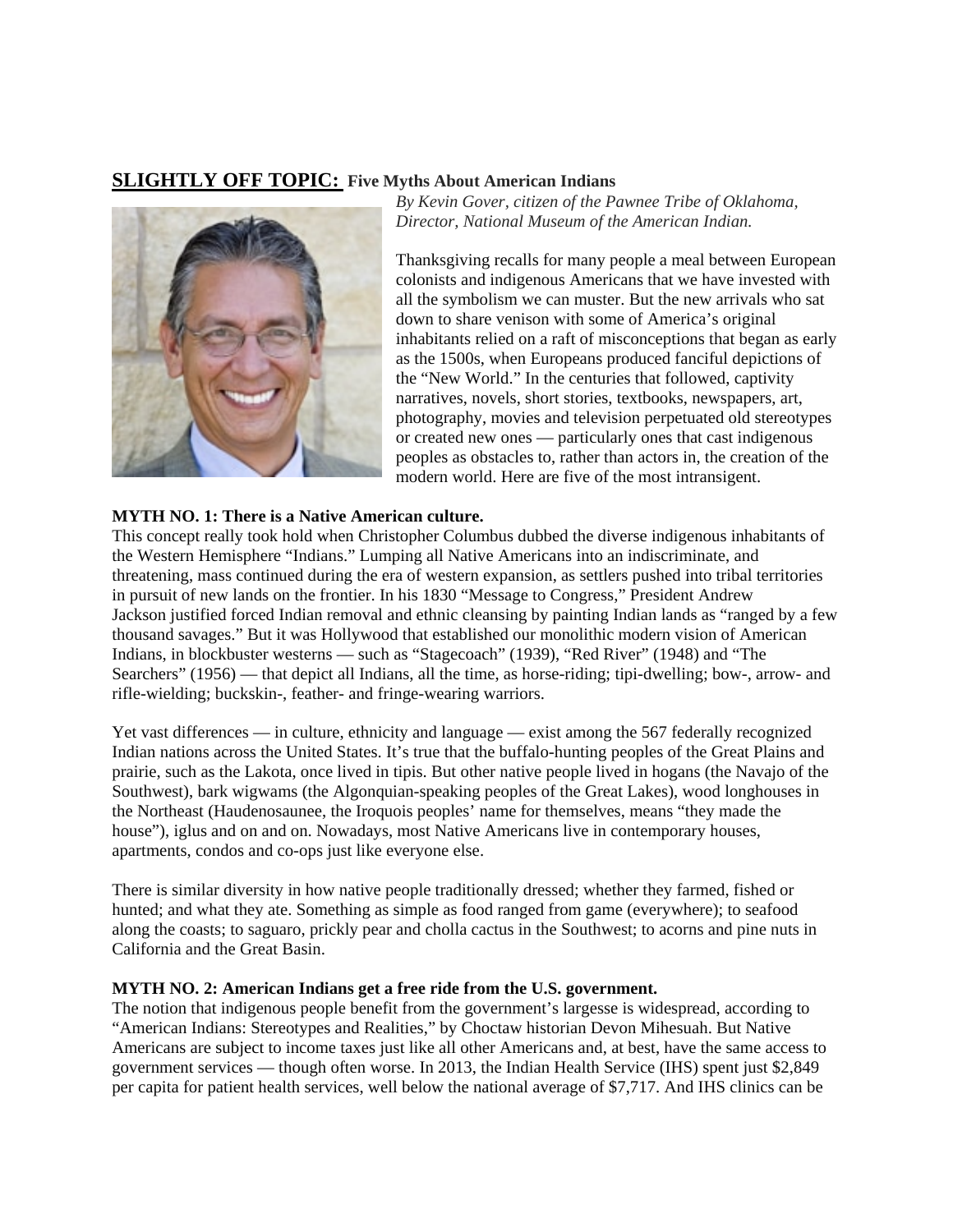difficult to access, not only on reservations but in urban areas, where the majority of Native Americans live today.

As for reservations, most were created when tribes relinquished enormous portions of their original landholdings in treaties with the federal government. They are what remained after the United States expropriated the bulk of the native estate. And even these tenuous holdings were often confiscated and sold to white settlers. The Dawes Allotment Act, passed by Congress in 1887, broke up communally held reservation lands and allotted them to native households in 160-acre parcels of individually owned property, many of which were sold off. Between 1887, when the allotment act was passed, and 1934, when allotment was repealed, the Native American land base diminished from approximately 138 million acres to 48 million acres.

#### **MYTH NO. 3: 'Native American' is the proper term.**

Commentaries and corporate guidelines address the notion that "Native American" is preferred or that "American Indian" is impolite. During the 1492 Quincentennial, Oprah Winfrey devoted an hour of her show to the subject.

The term Native American grew out of the political movements of the 1960s and '70s and is commonly used in legislation covering the indigenous people of the lower 48 states and U.S. territories. But Native Americans use a range of words to describe themselves, and all are appropriate. Some people refer to themselves as Native or Indian; most prefer to be known by their tribal affiliation — Cherokee, Pawnee, Seneca, etc. — if the context doesn't demand a more encompassing description. Some natives and nonnatives, including scholars, insist on using the word Indigenous, with a capital I. In Canada, terms such as First Nations and First Peoples are preferred. Ditto in Central and South America, where the word *indio* has a history of use as a racial slur. There, Spanish speakers tend to use the collective word *indígenas*, as well as specific national names.

#### **MYTH NO. 4: Indians sold Manhattan for \$24 worth of trinkets.**

This myth — repeated in textbooks and made vivid in illustrations — casts Native Americans as gullible provincials who traded valuable lands and beaver pelts for colorful European-made beads and baubles. According to a letter to Dutch officials, the settlers offered representatives of local Lenape groups 60 guilders, about \$24, in trade goods for their homeland, Manahatta. The best insight we have into what the Lenape received comes from a later 17th-century deed for the Dutch purchase of Staten Island, also for 60 guilders, which lists goods "to be brought from Holland and delivered" to the Indians, including shirts, socks, cloth, muskets, bars of lead, powder, kettles, axes, awls, adzes and knives. The Dutch recognized the mouth of the Hudson River as a gateway to valuable fur-trapping territories farther north and west. But it is unlikely that the Lenape saw the original transaction as a sale. Although land could be designated for the exclusive use of prominent native individuals and families, the idea of selling land in perpetuity, to be regarded as property, was alien to native societies. Historians who try now to reconstruct early transactions between Europeans and Native Americans differ over whether the Lenape considered it an agreement for the Dutch to use, but not own, Manahatta (the majority view), or whether even as early as 1626, Indians had engaged in enough trade to understand European economic ideas.

#### **MYTH NO. 5: Mascots honor Native Americans.**

Many people, including some American Indians, hold that naming sports teams after Native American caricatures, such as the Redskins and the Braves, recognizes the strength and fortitude of native peoples. "It represents honor, represents respect, represents pride," Redskins owner Dan Snyder told ESPN.